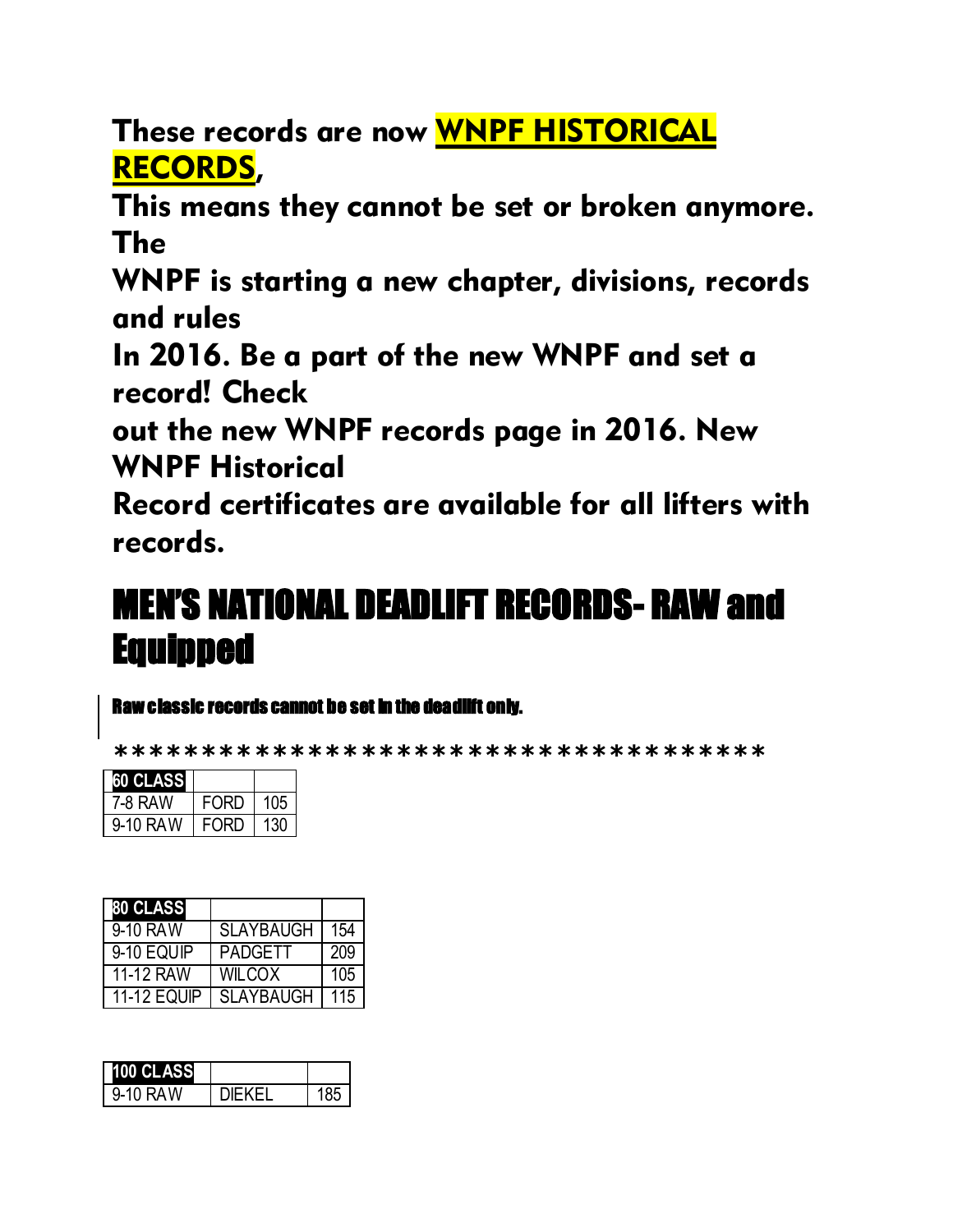| 11-12 RAW   | <b>MISORSKI</b> |     |
|-------------|-----------------|-----|
| 11-12 EQUIP | I ITOWSKY       | ソソト |

| 114 CLASS           |                  |     | 123 CLASS               |                 |     |
|---------------------|------------------|-----|-------------------------|-----------------|-----|
| 11-12 RAW           | <b>HASTINGS</b>  | 225 | 9-10 RAW                | <b>POPE</b>     | 100 |
| 13-16 RAW           | <b>MICHALKE</b>  | 220 | 11-12 RAW               | <b>DUNN</b>     | 245 |
| <b>13-16 EQUIP</b>  | <b>PRUSINSKY</b> | 300 | <b>13-16 EQUIP</b>      | <b>SPOSITO</b>  | 350 |
| <b>LIFETIME RAW</b> | <b>DANTZLER</b>  | 181 | 13-16 RAW               | <b>MORRISON</b> | 305 |
| LIFETIME EQUIP      | <b>ULLMAN</b>    | 355 | $\overline{17}$ -19 RAW | <b>JIMENEZ</b>  | 369 |
| <b>OPEN RAW</b>     | <b>DANTZLER</b>  | 165 | <b>17-19 EQUIP</b>      | <b>SNYDER</b>   | 425 |
| <b>OPEN EQUIP</b>   | <b>COHN</b>      | 264 | <b>JUNIOR RAW</b>       | <b>VNEUN</b>    | 363 |
|                     |                  |     | LIFETIME EQUIP          | <b>SNELL</b>    | 465 |
|                     |                  |     | <b>OPEN RAW</b>         | <b>VOCUM</b>    | 352 |
|                     |                  |     | <b>OPEN EQUIP</b>       | <b>HASTINGS</b> | 365 |
|                     |                  |     |                         |                 |     |
|                     |                  |     |                         |                 |     |

| <b>132 CLASS</b>    |                   |     | 148 CLASS           |                   |     |
|---------------------|-------------------|-----|---------------------|-------------------|-----|
| <b>11-12 EQUIP</b>  | <b>ZERBE</b>      | 270 | 9-10 RAW            | <b>TAYLOR</b>     | 170 |
| 11-12 RAW           | <b>ZERBE</b>      | 270 | 11-12 RAW           | <b>COOK</b>       | 230 |
| 13-16 RAW           | <b>SALVATI</b>    | 363 | <b>13-16 EQUIP</b>  | <b>DRAKE</b>      | 480 |
| <b>13-16 EQUIP</b>  | <b>DUNN</b>       | 352 | 13-16 RAW           | <b>CONROY</b>     | 420 |
| 17-19 RAW           | <b>MACROBBIE</b>  | 390 | <b>17-19 EQUIP</b>  | <b>STPORA</b>     | 440 |
| <b>17-19 EQUIP</b>  | <b>DUGAN</b>      | 415 | 17-19 RAW           | <b>KATICH</b>     | 455 |
| <b>JUNIOR RAW</b>   | <b>CZAKE</b>      | 315 | <b>JUNIOR EQUIP</b> | <b>SOLOMON</b>    | 515 |
| <b>JUNIOR EQUIP</b> | <b>JACKSON</b>    | 500 | <b>JUNIOR RAW</b>   | <b>TRINGALI</b>   | 500 |
| <b>LIFETIME RAW</b> | <b>NEUROHR</b>    | 455 | LIFETIME EQUIP      | THOMPSON          | 505 |
| LIFE TIME EQUIP     | <b>WHIGHAM</b>    | 505 | <b>LIFETIME RAW</b> | <b>FALCONI</b>    | 500 |
| <b>OPEN EQUIP</b>   | <b>HAMILTON</b>   | 430 | <b>OPEN EQUIP</b>   | <b>THOMPSON</b>   | 525 |
| <b>OPEN RAW</b>     | <b>CAMERA</b>     | 425 | <b>OPEN RAW</b>     | <b>WILSON</b>     | 507 |
| <b>SUBS EQUIP</b>   | <b>FERNANDES</b>  | 410 | <b>SUBS EQUIP</b>   | <b>BRAVARD</b>    | 515 |
| <b>40-44 EQUIP</b>  | <b>SHOCKEY</b>    | 380 | <b>SUBS RAW</b>     | <b>EDGERTON</b>   | 407 |
| 45-49 RAW           | <b>LANDESS</b>    | 330 | <b>40-44 EQUIP</b>  | <b>CORSI</b>      | 475 |
| 50-54 RAW           | <b>ARAUJO</b>     | 225 | 40-44 RAW           | <b>VENTURELLA</b> | 340 |
| <b>50-54 EQUIP</b>  | <b>MEDINA</b>     | 355 | <b>45-49 EQUIP</b>  | <b>PFISTER</b>    | 540 |
| 55-59 EQUIP         | <b>PRINCIPATI</b> | 250 | 45-49 RAW           | <b>WILSON</b>     | 507 |
| 60-64 EQUIP         | <b>NOLAN</b>      | 275 | <b>50-54 EQUIP</b>  | <b>DODSON</b>     | 420 |
| 70-74 RAW           | <b>SMITH</b>      | 250 | 50-54 RAW           | <b>WILSON</b>     | 465 |
| 80-84 RAW           | <b>AMENDOLARO</b> | 260 | 55-59 EQUIP         | <b>BEYER</b>      | 385 |
| POL/FIRE/MILT RAW   | <b>MELROSE</b>    | 308 | 55-59 RAW           | <b>HOXWORTH</b>   | 500 |
|                     |                   |     | 60-64 RAW           | <b>PADGETT</b>    | 253 |
|                     |                   |     | <b>60-64 EQUIP</b>  | <b>SHOCKET</b>    | 530 |
|                     |                   |     | 65-69 RAW           | <b>PADGETT</b>    | 285 |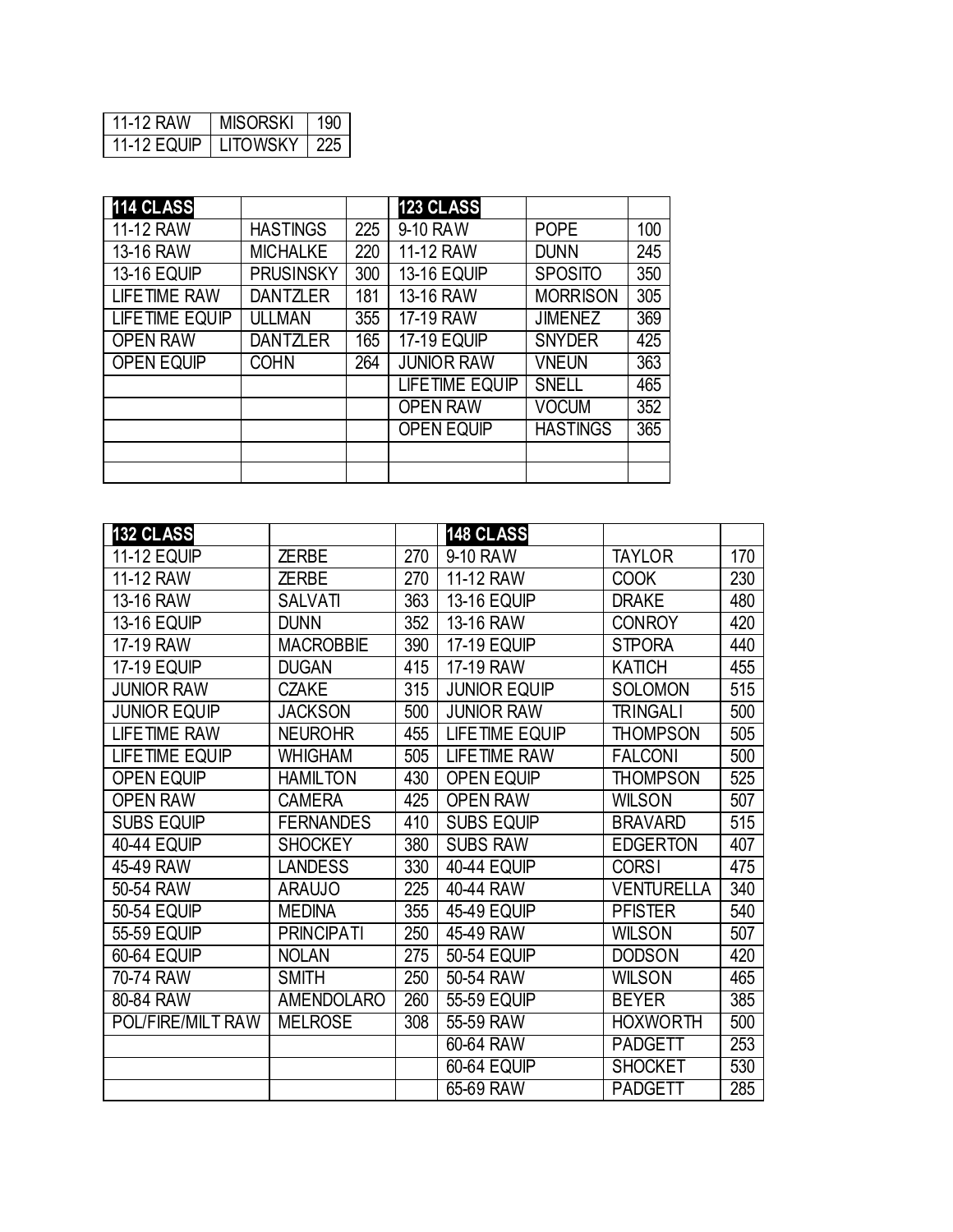|  | 65-69 EQUIP       | <b>EPSHTEYN</b> | 440 |
|--|-------------------|-----------------|-----|
|  | 70-74 RAW         |                 | 325 |
|  | 75-79 RAW         | <b>BAILEY</b>   | 200 |
|  | POL/FIRE/MILT RAW | <b>MELROSE</b>  | 330 |

| 165 CLASS             |                    |     | <b>181 CLASS</b>      |                   |     |
|-----------------------|--------------------|-----|-----------------------|-------------------|-----|
| 9-10 RAW              | <b>FUSCIELLO</b>   | 150 |                       |                   |     |
| 11-12 RAW             | <b>KNAPP</b>       | 215 | <b>13-16 EQUIP</b>    | <b>TUDISCO</b>    | 420 |
| <b>13-16 EQUIP</b>    | <b>MCCLOSKEY</b>   | 475 | 13-16 RAW             | <b>RICH</b>       | 420 |
| 13-16 RAW             | WHALEN             | 460 | <b>17-19 EQUIP</b>    | <b>PERRY</b>      | 530 |
| <b>17-19 EQUIP</b>    | <b>RICHARDSON</b>  | 500 | 17-19 RAW             | <b>ELZAYET</b>    | 600 |
| 17-19 RAW             | <b>DIDIANO</b>     | 525 | <b>JUNIOR EQUIP</b>   | <b>RAY</b>        | 650 |
| <b>JUNIOR EQUIP</b>   | <b>WOODARD</b>     | 507 | <b>JUNIOR RAW</b>     | <b>VITEK</b>      | 610 |
| <b>JUNIOR RAW</b>     | <b>ACOSTA</b>      | 545 | <b>LIFETIME EQUIP</b> | <b>MEYERS</b>     | 690 |
| <b>LIFETIME EQUIP</b> | <b>ROCA</b>        | 573 | <b>LIFETIME RAW</b>   | <b>RICHARDSON</b> | 650 |
| <b>LIFETIME RAW</b>   | <b>HART</b>        | 620 | <b>OPEN EQUIP</b>     | <b>EISEMAN</b>    | 705 |
| <b>OPEN EQUIP</b>     | <b>EISEMAN</b>     | 655 | <b>OPEN RAW</b>       | <b>WARREN</b>     | 630 |
| <b>OPEN RAW</b>       | <b>HART</b>        | 620 | <b>SUBS EQUIP</b>     | <b>MEYERS</b>     | 690 |
| <b>SUBS EQUIP</b>     | <b>SHERIDAN</b>    | 600 | <b>SUBS RAW</b>       | <b>WARREN</b>     | 600 |
| <b>SUBS RAW</b>       | <b>HART</b>        | 590 | <b>40-44 EQUIP</b>    | <b>EISEMAN</b>    | 705 |
| <b>40-44 EQUIP</b>    | <b>NICASTRO</b>    | 610 | 40-44 RAW             | <b>DEAMICIS</b>   | 529 |
| 40-44 RAW             | <b>WRIGHT</b>      | 550 | <b>45-49 EQUIP</b>    | <b>MOTICHKA</b>   | 590 |
| <b>45-49 EQUIP</b>    | <b>MAXWELL</b>     | 500 | 45-49 RAW             | <b>SADIV</b>      | 600 |
| 45-49 RAW             | <b>STALLWORTH</b>  | 440 | 50-54 EQUIP           | <b>CONWAY</b>     | 595 |
| <b>50-54 EQUIP</b>    | <b>PFISTER</b>     | 540 | 50-54 RAW             | <b>SADIV</b>      | 585 |
| 50-54 RAW             | <b>CONLIN</b>      | 455 | 55-59 EQUIP           | <b>DENNISON</b>   | 562 |
| 55-59 EQUIP           | <b>CONLIN</b>      | 460 | 55-59 RAW             | <b>DENNISON</b>   | 540 |
| 55-59 RAW             | <b>HOXWORTH</b>    | 474 | <b>60-64 EQUIP</b>    | <b>DENNISON</b>   | 575 |
| <b>60-64 EQUIP</b>    | <b>NESBITT</b>     | 451 | 60-64 RAW             | <b>CONWAY</b>     | 463 |
| 60-64 RAW             | <b>CRAWFORD</b>    | 400 | 65-69 EQUIP           | <b>DENNISON</b>   | 550 |
| 65-69 RAW             | <b>CRAWFORD</b>    | 405 | 65-69 RAW             | <b>DENNISON</b>   | 530 |
| <b>65-69 EQUIP</b>    | <b>DENNISON</b>    | 540 | <b>70-74 EQUIP</b>    | <b>JENKINS</b>    | 445 |
| 70-74 RAW             | <b>VANBUSKIRK</b>  | 345 | 75-79 RAW             | <b>OVERBECK</b>   | 385 |
| 70-74 RAW             | <b>JENKINS</b>     | 445 | 80-84 RAW             | <b>OVERBECK</b>   | 385 |
| <b>75-79 EQUIP</b>    | <b>TINKLER</b>     | 325 | POL/FIRE/MILT EQU     | <b>CONWAY</b>     | 573 |
| POL/FIRE/MILT EQU     | <b>KRETZSCHMAR</b> | 485 | POL/FIRE/MILT RAW     | <b>DUNGEY</b>     | 560 |
| POL/FIRE/MILT RAW     | <b>WILSON</b>      | 424 |                       |                   |     |
| SPEC. OLYM. RAW       | <b>DREXLER</b>     | 205 |                       |                   |     |

| 198 CLASS          |                 |     | <b>220 CLASS</b>   |                    |     |
|--------------------|-----------------|-----|--------------------|--------------------|-----|
| <b>13-16 EQUIP</b> | <b>VARRIALE</b> | 450 | <b>13-16 EQUIP</b> | <b>STANISLAW</b>   | 530 |
| 13-16 RAW          | <b>FRITZ</b>    | 455 | 13-16 RAW          | <b>DELIA</b>       | 530 |
| <b>17-19 EQUIP</b> | <b>BAKER</b>    |     | <b>17-19 EQUIP</b> | <b>KOULOPOULOS</b> | 650 |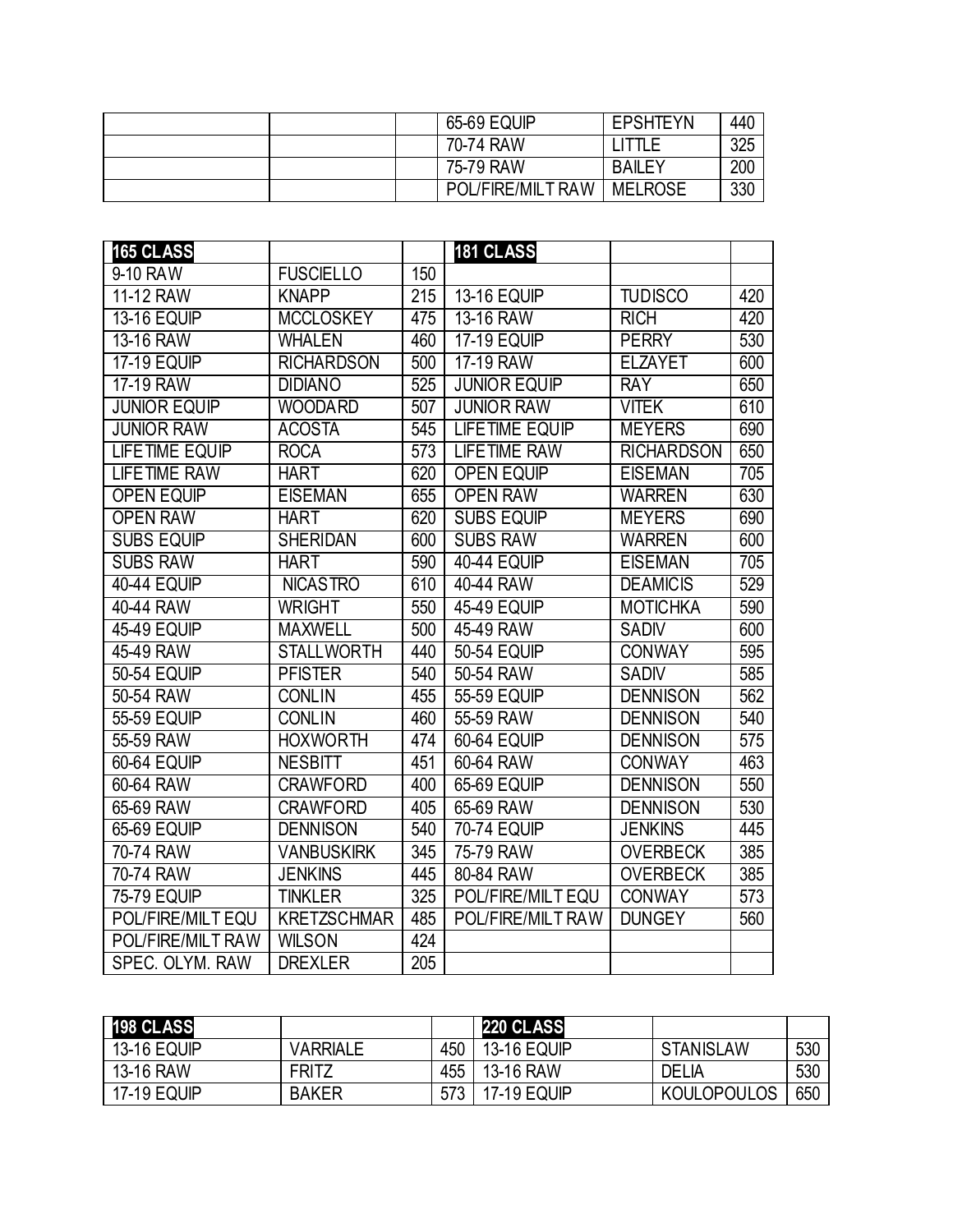| 17-19 RAW           | <b>WELSH</b>         | 520 | 17-19 RAW           | <b>JONES</b>     | 600 |
|---------------------|----------------------|-----|---------------------|------------------|-----|
| <b>JUNIOR EQUIP</b> | <b>LEWIS</b>         | 625 | <b>JUNIOR EQUIP</b> | <b>PERDOMO</b>   | 680 |
| <b>JUNIOR RAW</b>   | <b>WEISS</b>         | 570 | <b>JUNIOR RAW</b>   | <b>EVANS</b>     | 650 |
| LIFETIME EQUIP      | <b>SCIALPI</b>       | 800 | LIFETIME EQUIP      | <b>SCIALPI</b>   | 760 |
| <b>LIFETIME RAW</b> | <b>THOMAS</b>        | 655 | <b>LIFETIME RAW</b> | <b>THOMAS</b>    | 700 |
| <b>OPEN EQUIP</b>   | TERRY                | 750 | <b>OPEN EQUIP</b>   | <b>DANIEL</b>    | 705 |
| <b>OPEN RAW</b>     | <b>ROBERTS</b>       | 670 | <b>OPEN RAW</b>     | <b>THOMAS</b>    | 700 |
| <b>SUBS EQUIP</b>   | <b>MEYERS</b>        | 760 | <b>SUBS EQUIP</b>   | <b>FRANCIS</b>   | 710 |
| <b>SUBS RAW</b>     | <b>RAY</b>           | 639 | <b>SUBS RAW</b>     | <b>TURNER</b>    | 700 |
| <b>40-44 EQUIP</b>  | <b>MEYERS</b>        | 740 | <b>40-44 EQUIP</b>  | <b>THOMAS</b>    | 700 |
| 40-44 RAW           | <b>THOMAS</b>        | 655 | 40-44 RAW           | <b>THOMAS</b>    | 700 |
| 45-49 EQUIP         | <b>MEYERS</b>        | 745 | 45-49 EQUIP         | <b>SLAYBAUGH</b> | 650 |
| 45-49 RAW           | <b>RIJOS</b>         | 650 | 45-49 RAW           | THOMAS           | 685 |
| 50-54 EQUIP         | <b>MEYERS</b>        | 740 | 50-54 EQUIP         | <b>LOPEZ</b>     | 625 |
| 50-54 RAW           | <b>ROSENSTERN</b>    | 580 | 50-54 RAW           | <b>ELEUTERI</b>  | 605 |
| 55-59 EQUIP         | <b>MEYERS</b>        | 735 | 55-59 EQUIP         | <b>MOBLEY</b>    | 575 |
| 55-59 RAW           | <b>ROSENSTERN</b>    | 600 | 55-59 RAW           | <b>KRASOWSKI</b> | 560 |
| 60-64 EQUIP         | <b>HERBINE</b>       | 540 | <b>60-64 EQUIP</b>  | <b>SUAREZ</b>    | 430 |
| 60-64 RAW           | <b>DENNISON</b>      | 530 | 60-64 RAW           | <b>BUCCHIONI</b> | 480 |
| 65-69 RAW           | <b>BURTON</b>        | 450 | 65-69 EQUIP         | <b>NICHALSON</b> | 575 |
| <b>70-74 EQUIP</b>  | <b>ROSENFIELD</b>    | 425 | 65-69 RAW           | <b>BIDINOTTO</b> | 330 |
| 70-74 RAW           | <b>LEVESQUE</b>      | 430 | 70-74 RAW           | <b>KIRSTNER</b>  | 325 |
| 75-79 RAW           | <b>LEE</b>           | 396 | <b>70-74 EQUIP</b>  | <b>DUSENBURY</b> | 470 |
| 80-84 RAW           | <b>EBERHARDINGER</b> | 205 | POL/FIRE/MILT EQUIP | <b>SZYMANZKI</b> | 630 |
| POL/FIRE/MILT EQUIP | <b>BRUCE</b>         | 580 | POL/FIRE/MILT RAW   | <b>TURNER</b>    | 700 |
| POL/FIRE/MILT RAW   | <b>ASKINS</b>        | 545 |                     |                  |     |
|                     |                      |     |                     |                  |     |

| 242 CLASS           |                   |     | 275 CLASS             |                  |     |
|---------------------|-------------------|-----|-----------------------|------------------|-----|
| <b>13-16 EQUIP</b>  | <b>BARTRO</b>     | 605 | 13-16 RAW             | <b>WILSON</b>    | 425 |
| 13-16 RAW           | <b>NEWCOMB</b>    | 430 | <b>17-19 EQUIP</b>    | <b>MANNING</b>   | 445 |
| <b>17-19 EQUIP</b>  | <b>ABRAMS</b>     | 530 | 17-19 RAW             | <b>PORTO</b>     | 560 |
| 17-19 RAW           | <b>SEYMOUR</b>    | 565 | <b>JUNIOR EQUIP</b>   | <b>WHEATLEY</b>  | 705 |
| <b>JUNIOR EQUIP</b> | <b>PERDOMO</b>    | 650 | <b>JUNIOR RAW</b>     | <b>HARTRANFT</b> | 750 |
| <b>JUNIOR RAW</b>   | <b>DISTIN</b>     | 640 | <b>LIFETIME EQUIP</b> | <b>DEWITT</b>    | 725 |
| LIFETIME EQUIP      | <b>DANIEL</b>     | 720 | <b>LIFETIME RAW</b>   | <b>COOPER</b>    | 800 |
| <b>LIFETIME RAW</b> | <b>COOPER</b>     | 760 | <b>OPEN EQUIP</b>     | <b>POITEVIEN</b> | 716 |
| <b>OPEN EQUIP</b>   | <b>DANIEL</b>     | 715 | <b>OPEN RAW</b>       | <b>COOPER</b>    | 800 |
| <b>OPEN RAW</b>     | <b>COOPER</b>     | 760 | <b>SUBS EQUIP</b>     | <b>MANZO</b>     | 672 |
| <b>SUBS EQUIP</b>   | <b>FRANCIS</b>    | 710 | <b>SUBS RAW</b>       | <b>GALLAGHER</b> | 605 |
| <b>SUBS RAW</b>     | <b>TURNER</b>     | 700 | <b>40-44 EQUIP</b>    | <b>PHILLIPS</b>  | 700 |
| <b>40-44 EQUIP</b>  | <b>DAVIDSON</b>   | 665 | 40-44 RAW             | <b>COOPER</b>    | 710 |
| 40-44 RAW           | <b>MICHELITCH</b> | 650 | <b>45-49 EQUIP</b>    | <b>FRANCIS</b>   | 675 |
| <b>45-49 EQUIP</b>  | <b>LEBLANC</b>    | 611 | 45-49 RAW             | <b>MCFADDEN</b>  | 650 |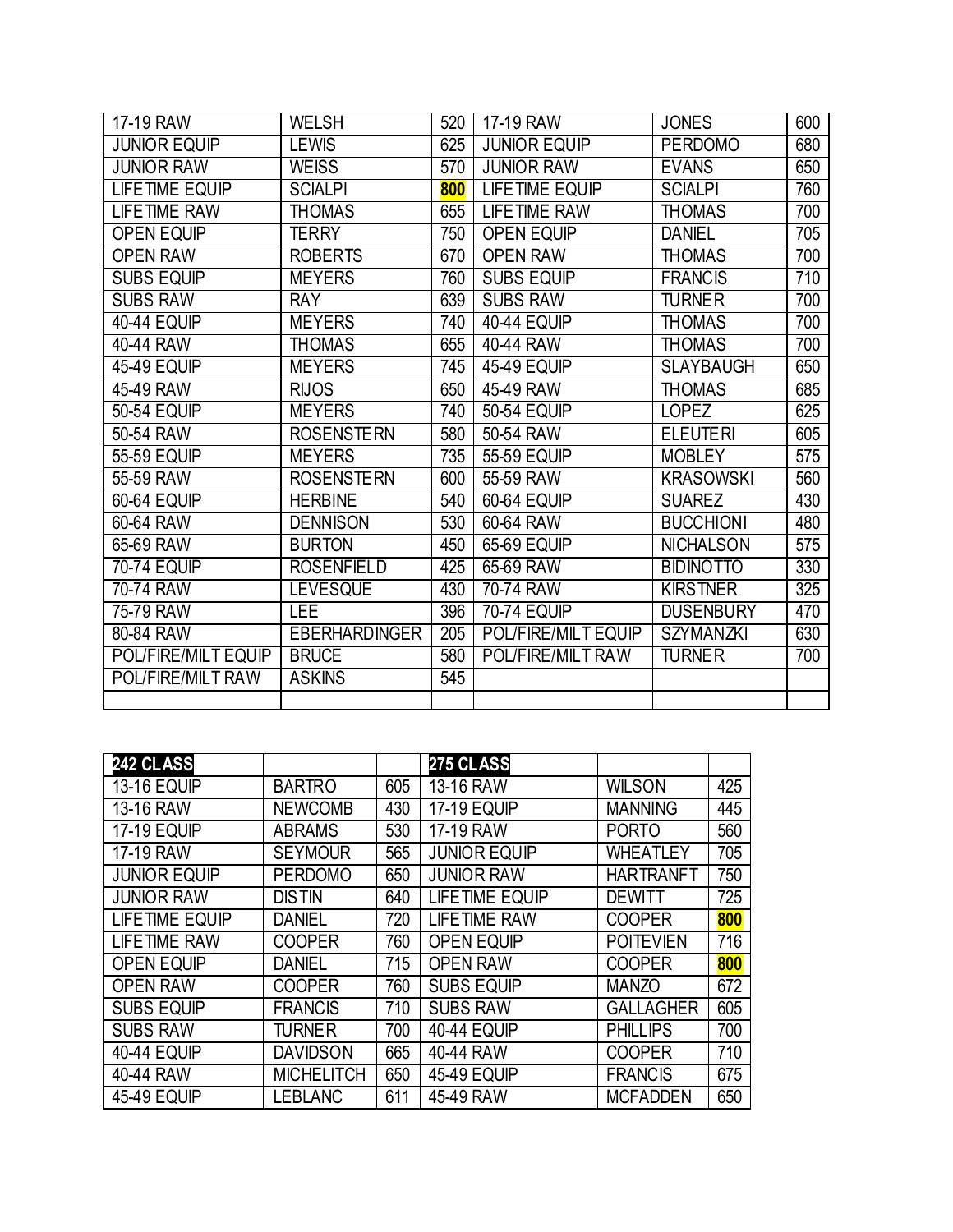| 45-49 RAW          | <b>FAIT</b>      | 600 | <b>50-54 EQUIP</b>     | <b>HARRIER</b>   | 505 |
|--------------------|------------------|-----|------------------------|------------------|-----|
| <b>50-54 EQUIP</b> | <b>RAINES</b>    | 630 | 50-54 RAW              | <b>FRANCIS</b>   | 805 |
| 50-54 RAW          | <b>VELLUCCI</b>  | 605 | 55-59 EQUIP            | <b>EDDINS</b>    | 600 |
| 55-59 EQUIP        | <b>RAINES</b>    | 605 | 55-59 RAW              | <b>VELLUCCI</b>  | 575 |
| 55-59 RAW          | <b>BUCCHIONI</b> | 525 | 60-64 RAW              | <b>FEENEY</b>    | 415 |
| <b>60-64 EQUIP</b> | <b>DUSENBURY</b> | 510 | 65-69 RAW              | <b>BUCCHIONI</b> | 515 |
| 60-64 RAW          | WENZLAFF         | 540 | 70-74 RAW              | <b>JARBOE</b>    | 380 |
| 65-69 EQUIP        | <b>DUSENBURY</b> | 470 | POL/FIRE/MILT EQUIP    | <b>BALL</b>      | 700 |
| 65-69 RAW          | <b>BUCCHIONI</b> | 465 | POL/FIRE/MILT RAW      | <b>FERRELL</b>   | 722 |
| <b>70-74 EQUIP</b> | <b>LEONARD</b>   | 415 | <b>SPECIAL OLY RAW</b> | <b>CRAWFORD</b>  | 475 |
| 70-74 RAW          | <b>BIDINOTTO</b> | 370 |                        |                  |     |
| 75-79 RAW          | <b>BRANDT</b>    | 360 |                        |                  |     |
| POL/FIRE/MILT UNL  | <b>SZYMANSKI</b> | 630 |                        |                  |     |
| POL/FIRE/MILT SP   | <b>TURNER</b>    | 700 |                        |                  |     |

| <b>300 CLASS</b>    |                 |     | <b>SHW CLASS</b>       |                  |     |
|---------------------|-----------------|-----|------------------------|------------------|-----|
| 13-16 RAW           | <b>WILSON</b>   | 500 | <b>13-16 EQUIP</b>     | <b>YATES</b>     | 606 |
| <b>JUNIOR RAW</b>   | <b>PHILLIPS</b> | 605 | 13-16 RAW              | <b>MEJIAS</b>    | 565 |
| <b>LIFETIME RAW</b> | <b>BRADEN</b>   | 650 | 17-19 RAW              | <b>DIBIASE</b>   | 650 |
| <b>SUBS RAW</b>     | <b>ROMAN</b>    | 540 | <b>JUNIOR EQUIP</b>    | <b>LAZARIDIS</b> | 620 |
| <b>SUBS</b>         | <b>BRADEN</b>   | 650 | <b>JUNIOR RAW</b>      | <b>GRIFFITH</b>  | 630 |
| 45-49 RAW           | <b>DAVID</b>    | 690 | LIFETIME EQUIP         | <b>WHEATLEY</b>  | 760 |
| 45-49               | <b>FINLAND</b>  | 670 | <b>LIFETIME RAW</b>    | <b>PERDOMO</b>   | 725 |
| 50-54RAW            | <b>GREEN</b>    | 460 | <b>OPEN EQUIP</b>      | <b>SEARCY</b>    | 730 |
| 60-64 RAW           | <b>SCHNEPF</b>  | 550 | <b>OPEN RAW</b>        | <b>PERDOMO</b>   | 725 |
| POLICE/F/M          | <b>LYONS</b>    | 463 | <b>SUBS EQUIP</b>      | <b>SURLS</b>     | 700 |
|                     |                 |     | <b>SUBS RAW</b>        | <b>HOGUE</b>     | 580 |
|                     |                 |     | <b>40-44 EQUIP</b>     | <b>WRIGHT</b>    | 670 |
|                     |                 |     | 40-44 RAW              | <b>FORNARO</b>   | 585 |
|                     |                 |     | <b>45-49 EQUIP</b>     | <b>HUBLER</b>    | 600 |
|                     |                 |     | 45-49 RAW              | <b>ST.VICTOR</b> | 625 |
|                     |                 |     | <b>50-54 EQUIP</b>     | O'BRIEN          | 455 |
|                     |                 |     | 50-54 RAW              | <b>DULACK</b>    | 425 |
|                     |                 |     | 55-59 EQUIP            | <b>O'BRIEN</b>   | 475 |
|                     |                 |     | POL/FIRE/MILT EQUIP    | <b>FERRELL</b>   | 720 |
|                     |                 |     | POL/FIRE/MILT SP       | <b>CLINE</b>     | 610 |
|                     |                 |     | <b>SPECIAL OLY RAW</b> | <b>CORLISS</b>   | 425 |
|                     |                 |     |                        |                  |     |
|                     |                 |     |                        |                  |     |

### **Men's World Deadlift records**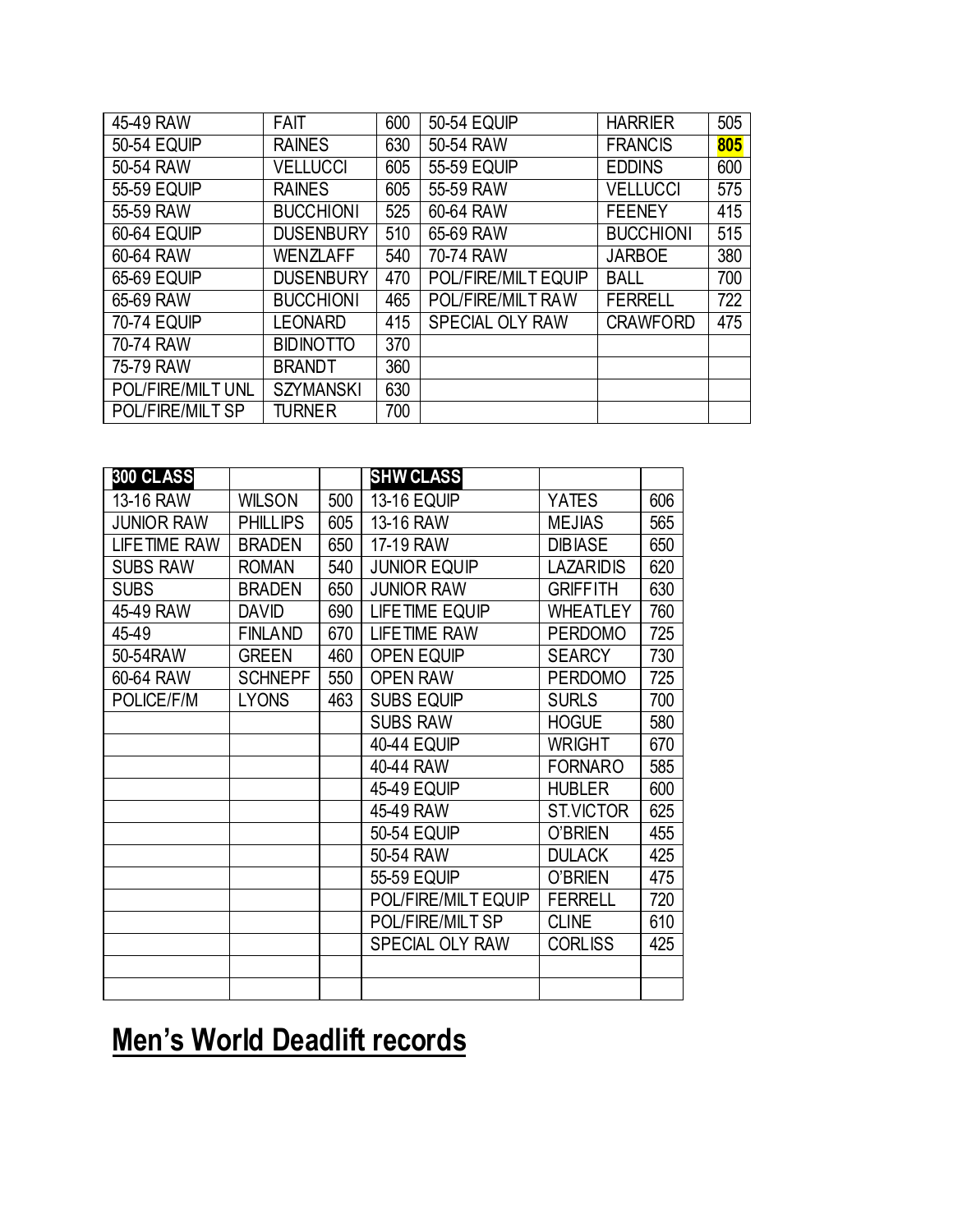#### **RAW**

| SPEICAL          |                    |                  |                   |                  |     |
|------------------|--------------------|------------------|-------------------|------------------|-----|
| <b>OLYMPIAN</b>  |                    |                  |                   |                  |     |
| 181              | <b>DREXLER</b>     | 205              |                   |                  |     |
| 275              | CRAWORD            | 451              |                   |                  |     |
| <b>SHW</b>       | CORLISS            | 374              |                   |                  |     |
|                  |                    |                  |                   |                  |     |
| <b>TEEN 13-</b>  |                    |                  |                   |                  |     |
| 16               |                    |                  | <b>TEEN 17-19</b> |                  |     |
| 114              | WILCOX             | 220              |                   |                  |     |
| 123              | <b>DUNN</b>        | 230              | 132               | MACROBBIE        | 380 |
| 132              | MOLINA             | 355              | 148               | <b>DESIMONE</b>  | 363 |
| 148              | <b>FLORES</b>      | 415              | 165               | <b>DIDIANO</b>   | 545 |
| 165              | <b>ESKRIDGE</b>    | 341              | 181               | <b>ELZAYET</b>   | 600 |
| 198              | <b>SCARANDA</b>    | 500              | 198               | WELSH            | 520 |
| 220              | KAY                | 500              | 220               | <b>JONES</b>     | 585 |
| 242              | <b>ASCARI</b>      | 405              | 242               | NEWCOMB          | 475 |
| <b>SHW</b>       | WILSON             | 500              | 275               | <b>GRIFFITH</b>  | 512 |
|                  |                    |                  | <b>SHW</b>        | <b>MEJIAS</b>    | 560 |
|                  |                    |                  |                   |                  |     |
|                  |                    |                  |                   |                  |     |
| <b>JUNIOR</b>    |                    |                  | <b>OPEN</b>       |                  |     |
| 148              | <b>BILLS</b>       | 440              | 148               | <b>HACKASPER</b> | 515 |
| 165              | <b>ALBERT</b>      | 525              | 165               | <b>HART</b>      | 620 |
| 181              | PILZ               | 530              | 181               | DZAMUKASHVILI    | 705 |
| 198              | LONGAN             | 520              | 198               | <b>ROBERTS</b>   | 670 |
| 220              | AMICK              | 570              | 220               | THOMAS           | 694 |
| 242              | <b>FINLAND</b>     | 530              | 242               | COOPER           | 733 |
| 275              | <b>STANNARD</b>    | 550              | 275               | <b>COOPER</b>    | 755 |
| <b>SHW</b>       | <b>HART RAN FT</b> | 750              | <b>SHW</b>        | <b>NONE</b>      |     |
|                  |                    |                  |                   |                  |     |
|                  |                    |                  |                   |                  |     |
| <b>LIFETIME</b>  |                    |                  | 35-39             |                  |     |
| 114              | <b>DANTZLER</b>    | 181              | 165               | COWLES           | 319 |
| $\overline{132}$ | <b>RASIA</b>       | 397              | 181               | RIJOS-SOTO       | 540 |
| 148              | <b>HACKASPER</b>   | 515              | 198               | <b>BATISTA</b>   | 556 |
| 165              | <b>HART</b>        | 620              | 220               | <b>THOMAS</b>    | 694 |
| 181              | RIJOS-SOTO         | $\overline{575}$ | 242               | <b>TURNER</b>    | 688 |
| 198              | <b>THOMAS</b>      | 665              | 275               | <b>LENZI</b>     | 425 |
| 220              | <b>THOMAS</b>      | 700              | <b>SHW</b>        | <b>JONES</b>     | 550 |
| 242              | <b>TURNER</b>      | 688              |                   |                  |     |
| 275              | <b>COOPER</b>      | 755              |                   |                  |     |
| 300              | <b>BRADEN</b>      | 622              |                   |                  |     |
|                  |                    |                  |                   |                  |     |
| <b>SHW</b>       | <b>HALVORSEN</b>   | 628              |                   |                  |     |
| 40-44            |                    |                  | 45-49             |                  |     |
| 148              | FARRELL            | 380              | 132               | LANDESS          | 330 |
| 165              | ARTUR              | 606              | 148               | WILSON           | 507 |
| 181              | <b>ARTUR</b>       | 550              | 165               | CATRAMBONE       | 405 |
| 198              | <b>THOMAS</b>      | 665              | 181               | <b>ARTUR</b>     | 595 |
| 220              | <b>THOMAS</b>      | 700              | 198               | <b>RIIOS</b>     | 625 |
| 242              | CASAGRANDE         | 615              | 220               | <b>THOMAS</b>    | 685 |
| 275              | ROGERS             | 560              | 242               | COTY             | 529 |
| <b>SHW</b>       | WANNER             | 473              | 275               | CHIAVACCI        | 610 |
|                  |                    |                  | 300               | <b>DAVID</b>     | 675 |
|                  |                    |                  | <b>SHW</b>        | <b>SABATINO</b>  | 560 |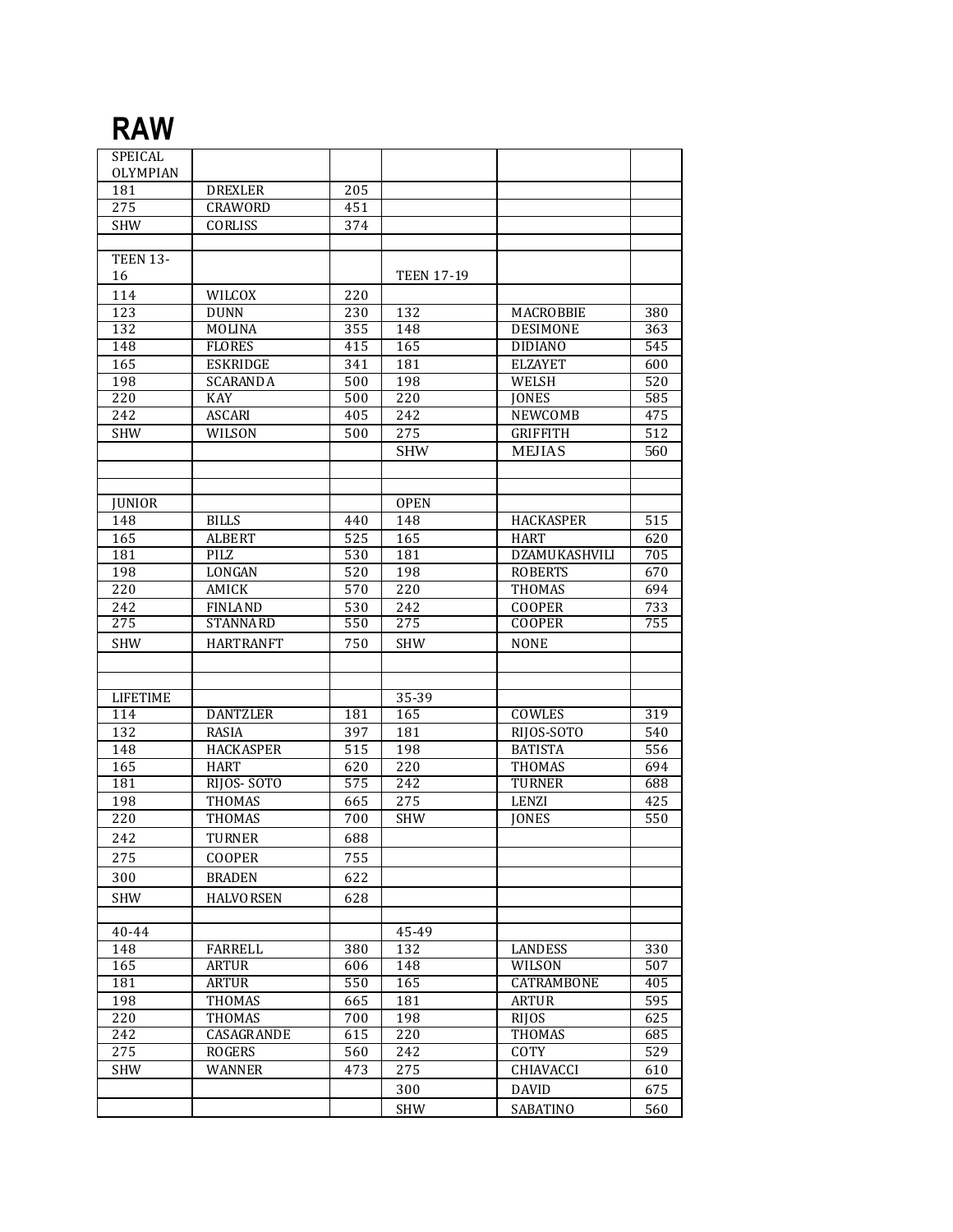| 50-54            |                    |     | 55-59           |                   |     |
|------------------|--------------------|-----|-----------------|-------------------|-----|
| 148              | WILSON             | 505 | 148             | <b>FREIDES</b>    | 335 |
| 165              | <b>GAYTON</b>      | 441 | 165             | HOXWORTH          | 500 |
| 181              | <b>McCARRAGHER</b> | 500 | 181             | CRAWFORD          | 451 |
| 198              | <b>ROSENSTERN</b>  | 580 | 198             | <b>ROSENSTERN</b> | 600 |
| 220              | <b>ELEUTERI</b>    | 584 | 220             | <b>ROSENSTERN</b> | 545 |
| 242              | <b>LEBLANC</b>     | 540 | 242             | <b>BUCCHIONI</b>  | 505 |
| 275              | <b>FRANCIS</b>     | 805 | 275             | VELLUCCI          | 575 |
|                  |                    |     | <b>SHW</b>      | O'BRIEN           | 375 |
|                  |                    |     |                 |                   |     |
| 60-64            |                    |     | 65-69           |                   |     |
| 165              | <b>CRAWFORD</b>    | 400 | 148             | <b>PADGETT</b>    | 285 |
| 198              | <b>SCARANDA</b>    | 450 | 181             | <b>JENKINS</b>    | 500 |
| $\overline{220}$ | <b>BUCCHIONI</b>   | 425 | 198             | <b>BURTON</b>     | 450 |
| 242              | <b>BUCCHIONI</b>   | 520 | 220             | <b>TURNER</b>     | 303 |
| 275              | <b>FEENEY</b>      | 415 | 242             | CALHOUN           | 360 |
| $\overline{300}$ | <b>SCHNEPF</b>     | 550 | 275             | <b>BUCCHIONI</b>  | 515 |
|                  |                    |     |                 |                   |     |
| 70-74            |                    |     | 75-79           |                   |     |
| 132              | <b>SMITH</b>       | 237 |                 |                   |     |
| 165              | <b>BENDEL</b>      | 363 | 148             | <b>BAILEY</b>     | 200 |
| 181              | <b>JENKINS</b>     | 441 | 242             | <b>BRANDT</b>     | 350 |
| 198              | <b>LEVESQUE</b>    | 440 |                 |                   |     |
| 220              | <b>KIRSTNER</b>    | 325 |                 |                   |     |
| 242              | <b>BIDINOTTO</b>   | 370 |                 |                   |     |
| 275              | <b>JARBOE</b>      | 380 |                 |                   |     |
|                  |                    |     |                 |                   |     |
|                  |                    |     |                 |                   |     |
| 80-84            |                    |     |                 |                   |     |
| 181              | <b>OVERBECK</b>    | 400 |                 |                   |     |
| 220              | EBERHARDINGER      | 200 |                 |                   |     |
|                  |                    |     |                 |                   |     |
|                  |                    |     |                 |                   |     |
|                  |                    |     |                 |                   |     |
|                  |                    |     | POLICE/FIRE/    |                   |     |
| YOUTH            |                    |     | <b>MILITARY</b> |                   |     |
| 80               | <b>FORD-7-8</b>    | 105 | 148             | LEGG              | 303 |
| 80               | FORD- $9-10$       | 120 | 165             | ACCAMPORA         | 420 |
| 100              | DIEKEL-9/10        | 185 | 181             | DUNGEY            | 560 |
| 100              | <b>TOTH-11/12</b>  | 170 | 198             | <b>ASKINS</b>     | 545 |
| 114              | HASTINGS-11-12     | 225 | 220             | PHEIKRISHVILI     | 675 |
| 114              | LENZI-8-9          | 110 | 242             | <b>TURNER</b>     | 688 |
| 148              | MANN/11-12         | 325 | 275             | <b>ROLON</b>      | 500 |
|                  |                    |     | 300             | LYONS             | 463 |
|                  |                    |     | <b>SHW</b>      | <b>TATISHVILI</b> | 680 |
|                  |                    |     |                 |                   |     |
|                  |                    |     |                 |                   |     |
|                  |                    |     |                 |                   |     |
|                  |                    |     |                 |                   |     |
|                  |                    |     |                 |                   |     |
|                  |                    |     |                 |                   |     |
|                  |                    |     |                 |                   |     |
|                  |                    |     |                 |                   |     |
|                  |                    |     |                 |                   |     |
|                  |                    |     |                 |                   |     |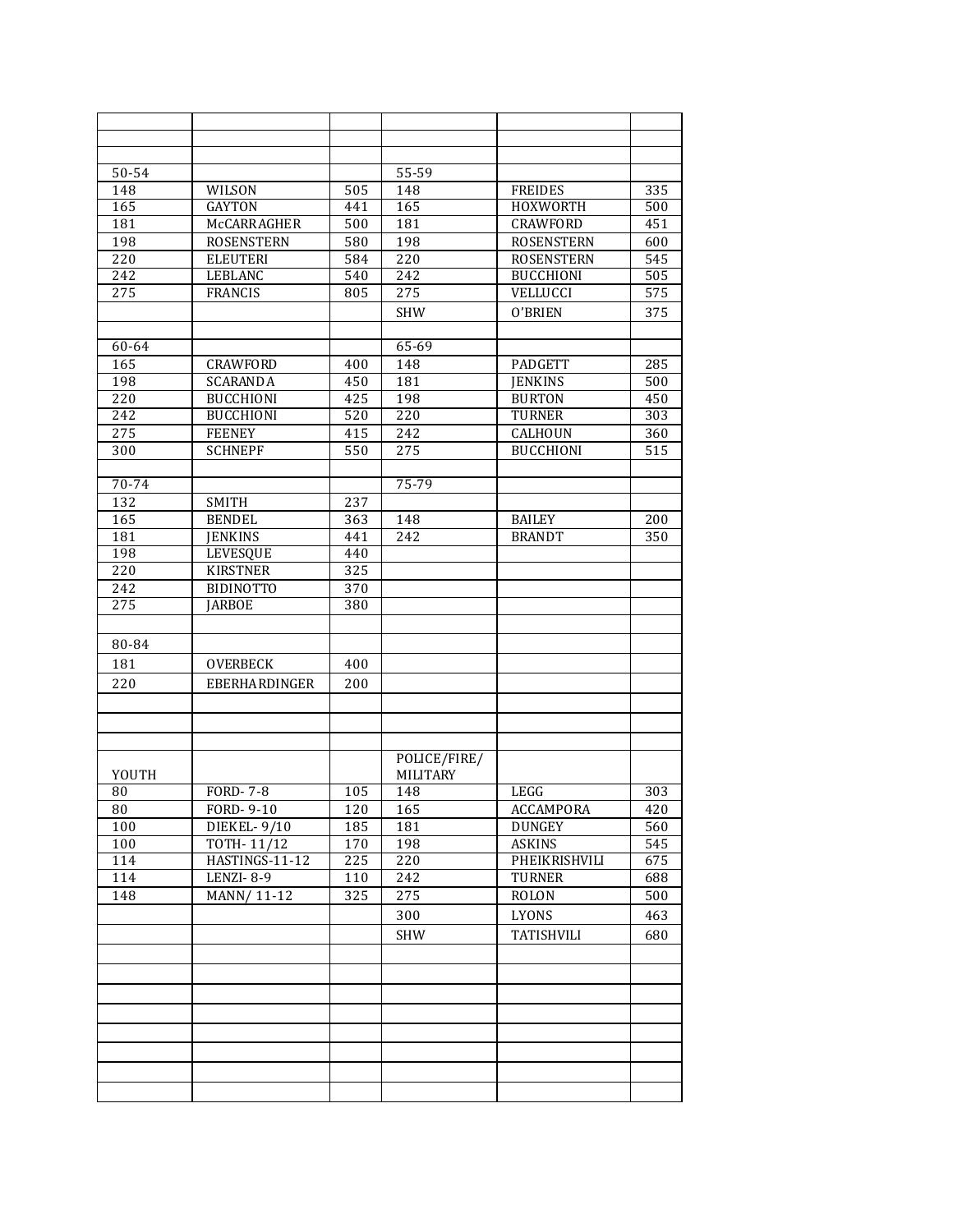## **Equipped**

| <b>YOUTH 9-10</b> |                              |            |            | $11 - 12$                      |            |
|-------------------|------------------------------|------------|------------|--------------------------------|------------|
| 60                | PADGETT                      | 140        | 80         | <b>PADGETT</b>                 | 209        |
| 100               | <b>KENNEY</b>                | 40         | 100        | CAMARCA                        | 209        |
|                   |                              |            | 132        | <b>ZERBE</b>                   | 270        |
|                   |                              |            |            |                                |            |
| <b>TEEN 13-16</b> |                              |            |            | <b>TEEN17-19</b>               |            |
|                   |                              |            | 123        |                                |            |
| 114<br>123        | PRUZINSKY                    | 300        |            | <b>VELLA</b>                   | 360        |
| 132               | SPOSITO                      | 340<br>352 | 132        | <b>DUGAN</b>                   | 415<br>380 |
| 148               | <b>DUNN</b><br><b>BOOTHE</b> |            | 148        | <b>LEHMAN</b><br><b>YENSAN</b> |            |
| 220               |                              | 450        | 165<br>181 |                                | 475<br>512 |
|                   | <b>RICCIUTO</b>              | 500        |            | DUCKWORTH                      |            |
| <b>SHW</b>        | YATES                        | 606        | 198        | <b>BARBARINO</b>               | 565        |
|                   |                              |            | 220        | <b>BAKER</b>                   | 573        |
|                   |                              |            |            |                                |            |
| <b>JUNIOR</b>     |                              |            |            | <b>LIFETIME</b>                |            |
| 132               | <b>JACKSON</b>               | 500        | 114        | PRUZINSKY                      | 300        |
| 148               | <b>PENN</b>                  | 435        | 123        | SPOSITO                        | 330        |
| 165               | MOLONEY                      | 455        | 132        | <b>JACKSON</b>                 | 500        |
| 181               | <b>PIAR</b>                  | 580        | 148        | <b>MILLS</b>                   | 560        |
| 198               | LEWIS                        | 625        | 165        | RIJOS-SOTO                     | 570        |
| 220               | <b>PERDOMO</b>               | 680        | 181        | <b>MEYERS</b>                  | 690        |
| 275               | WHEATLEY                     | 705        | 198        | <b>MEYERS</b>                  | 750        |
| <b>SHW</b>        | <b>NYE</b>                   | 500        | 220        | SCIALPI                        | 760        |
|                   |                              |            | 242        | COOPER                         | 730        |
|                   |                              |            | 275        | <b>DEWITT</b>                  | 725        |
|                   |                              |            | 300        | <b>BRADEN</b>                  | 650        |
|                   |                              |            |            |                                |            |
|                   |                              |            | <b>SHW</b> | <b>SEARCY</b>                  | 710        |
|                   |                              |            |            |                                |            |
|                   |                              |            |            |                                |            |
| <b>OPEN</b>       |                              |            |            | <b>SUBS</b>                    |            |
| 132               | WHIGHAM                      | 505        |            | <b>FERNANDES</b>               | 405        |
| 148               | <b>PIRES</b>                 | 510        |            | <b>BROWN</b>                   | 490        |
| 165               | <b>NICASTRO</b>              | 600        |            | SHERIDAN                       | 580        |
| 181               | <b>DAVIS</b>                 | 622        |            | <b>MEYERS</b>                  | 690        |
| 198               | MEYERS                       | 720        |            | <b>MEYERS</b>                  | 750        |
| 220               | <b>SAUNDERS</b>              | 733        |            | CASAGRANDE                     | 722        |
| 242               | <b>COOPER</b>                | 733        |            | CASAGRANDE                     | 705        |
| 275               | <b>ALLOCCO</b>               | 715        |            | <b>BLEE</b>                    | 610        |
| 300               | <b>NONE</b>                  |            |            | <b>BRADEN</b>                  | 650        |
| <b>SHW</b>        | KNOWLES                      | 705        |            | WRIGHT                         | 700        |
|                   |                              |            |            |                                |            |
| 40-44             |                              |            |            | 45-49                          |            |
| 148               | <b>MILLS</b>                 | 560        |            | <b>PFISTER</b>                 | 540        |
| 165               | <b>NICASTRO</b>              | 600        |            | <b>DONAHUE</b>                 | 405        |
| 181               | ARTUR                        | 610        |            | <b>MOTICHKA</b>                | 590        |
| 198               | <b>MEYERS</b>                | 720        |            | <b>MEYERS</b>                  | 745        |
| 220               | THOMAS                       | 700        |            | <b>SLAYBAUGH</b>               | 644        |
| 242               | CASAGRANDE                   | 680        |            | <b>DAVIS</b>                   | 590        |
| 275               | <b>WATKINS</b>               | 635        |            | <b>FINLAND</b>                 | 655        |
| <b>SHW</b>        | WRIGHT                       | 670        |            | <b>NONE</b>                    |            |
|                   |                              |            |            |                                |            |
| 50-54             |                              |            |            | 55-59                          |            |
| 132               | MEDINA                       | 345        | 132        |                                |            |
| 148               | <b>DODSON</b>                | 420        | 148        | <b>JOANIS</b>                  | 275        |